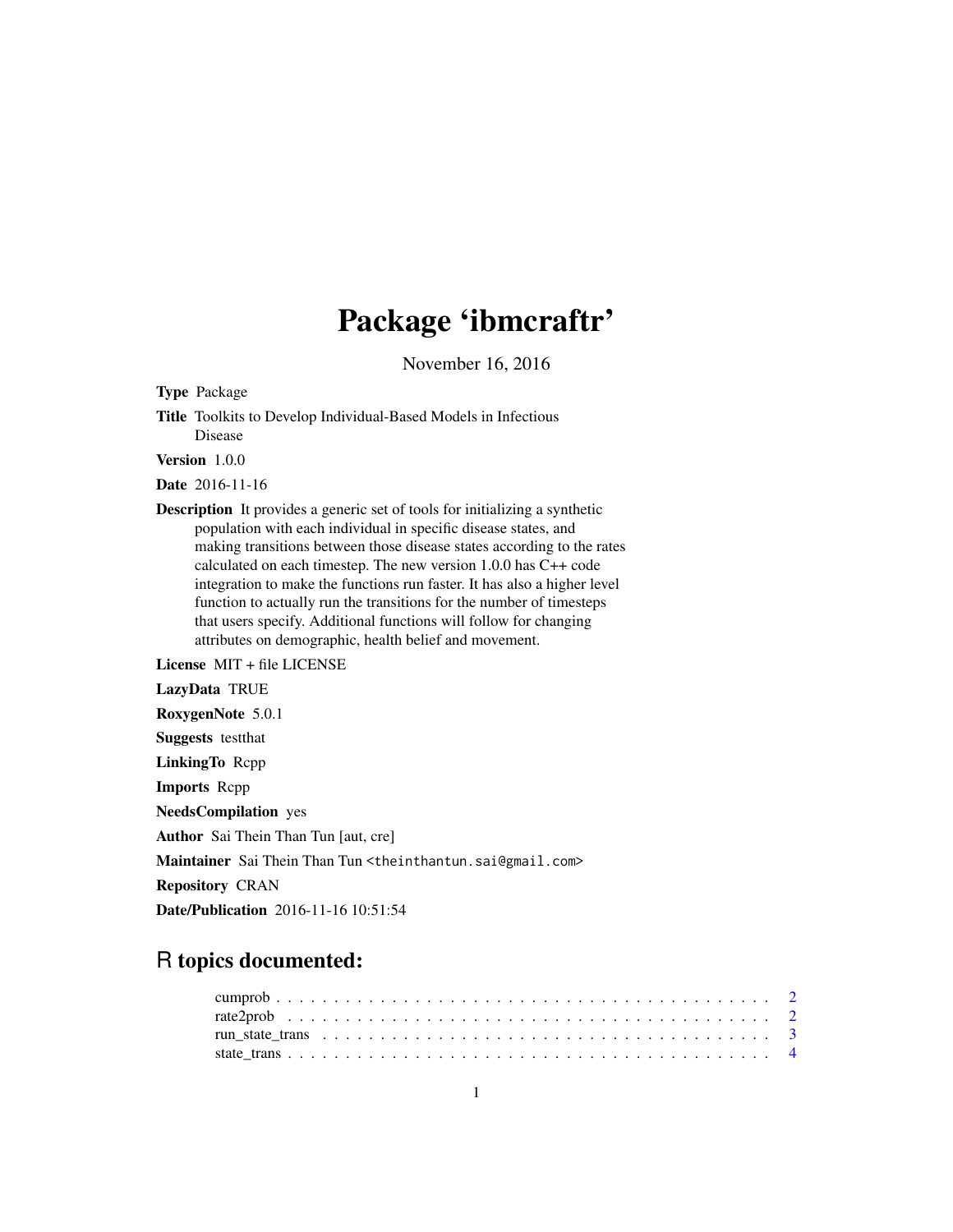#### <span id="page-1-0"></span>2 rate2prob

| Index |  |  |  |  |  |  |  |  |  |  |  |  |  |  |  |  |  |  |  |  |  |  |
|-------|--|--|--|--|--|--|--|--|--|--|--|--|--|--|--|--|--|--|--|--|--|--|

cumprob *Calculate cumulative probabilities for state transitions.*

#### Description

This function takes in a vector of probabilities of states transitions and calculate the probability of staying in the original state and output the cumulative probabilities for all possibilities.

#### Usage

cumprob(probs, actual = FALSE)

# Arguments

| probs  | A numeric vector of the probabilities of transition to states.                 |
|--------|--------------------------------------------------------------------------------|
| actual | A logical value, if TRUE, will calculate actual cumulative probabilities which |
|        | may surpass 1!.                                                                |

#### Value

A numeric vector of cumulative probabilites inclusive of the probability of having the same state in the next timestep.

#### Examples

cumprob(c(.2,.2,.9)) cumprob(c(.2,.2,.9), actual=TRUE) cumprob(c(.2,.2,.2))

| rate2prob | Miscellaneous functions to support the ibmcraftr packare are here. |  |  |  |
|-----------|--------------------------------------------------------------------|--|--|--|
|           |                                                                    |  |  |  |

# Description

Miscellaneous functions to support the ibmcraftr packare are here.

#### Usage

rate2prob(rates)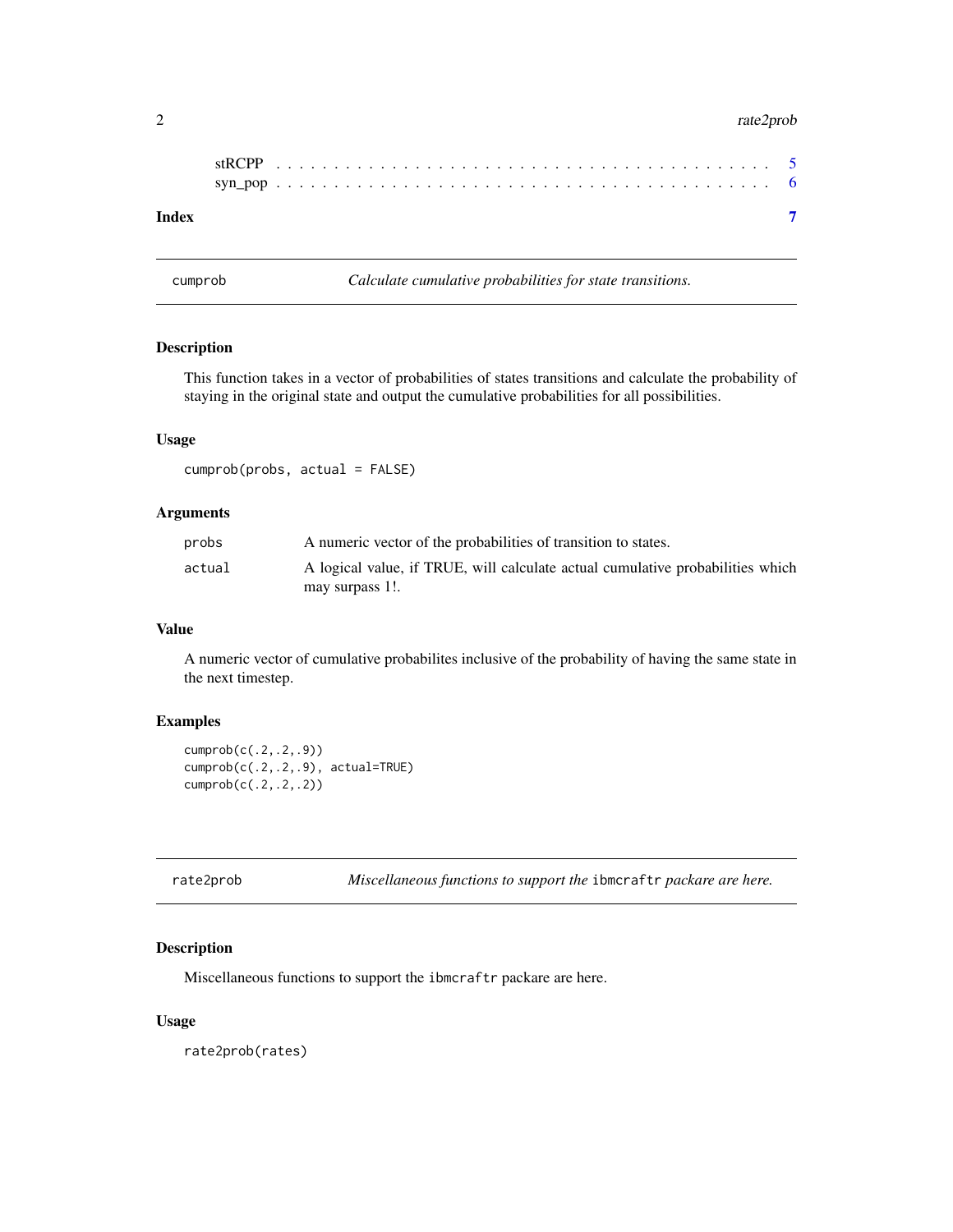# <span id="page-2-0"></span>run\_state\_trans 3

#### Arguments

rates A numeric scalar or vector to be transformed into rates.

# Value

A numeric scalar or vector in terms of probabilities.

#### Examples

rate2prob(c(.1, .5))

run\_state\_trans *Run state\_trans function over a given number of timesteps.*

#### Description

Organize population data and transition parameters to run state\_trans function over the given number of timesteps.

#### Usage

```
run_state_trans(timesteps, param, pop, transient = "", useC = TRUE)
```
# Arguments

| timesteps | A numeric scalar based on which the state_trans function will run for that spe-<br>cific no. of timesteps and accumulate the results. |
|-----------|---------------------------------------------------------------------------------------------------------------------------------------|
| param     | A list of lists. Each low-level list must contain transition parameters required by<br>the state_trans function.                      |
| pop       | A state matrix created from syn_pop function. This matrix represents the states<br>of the population.                                 |
| transient | A character vector. Each element must include formula(e)/expression(s) to eval-<br>uate dynamic parameters after each timestep.       |
| useC      | A logical value, which is TRUE by default, will run state_transition func-<br>tion written in RCPP, strcPP.                           |

# Value

A summary matrix of the states all individuals in the population are in.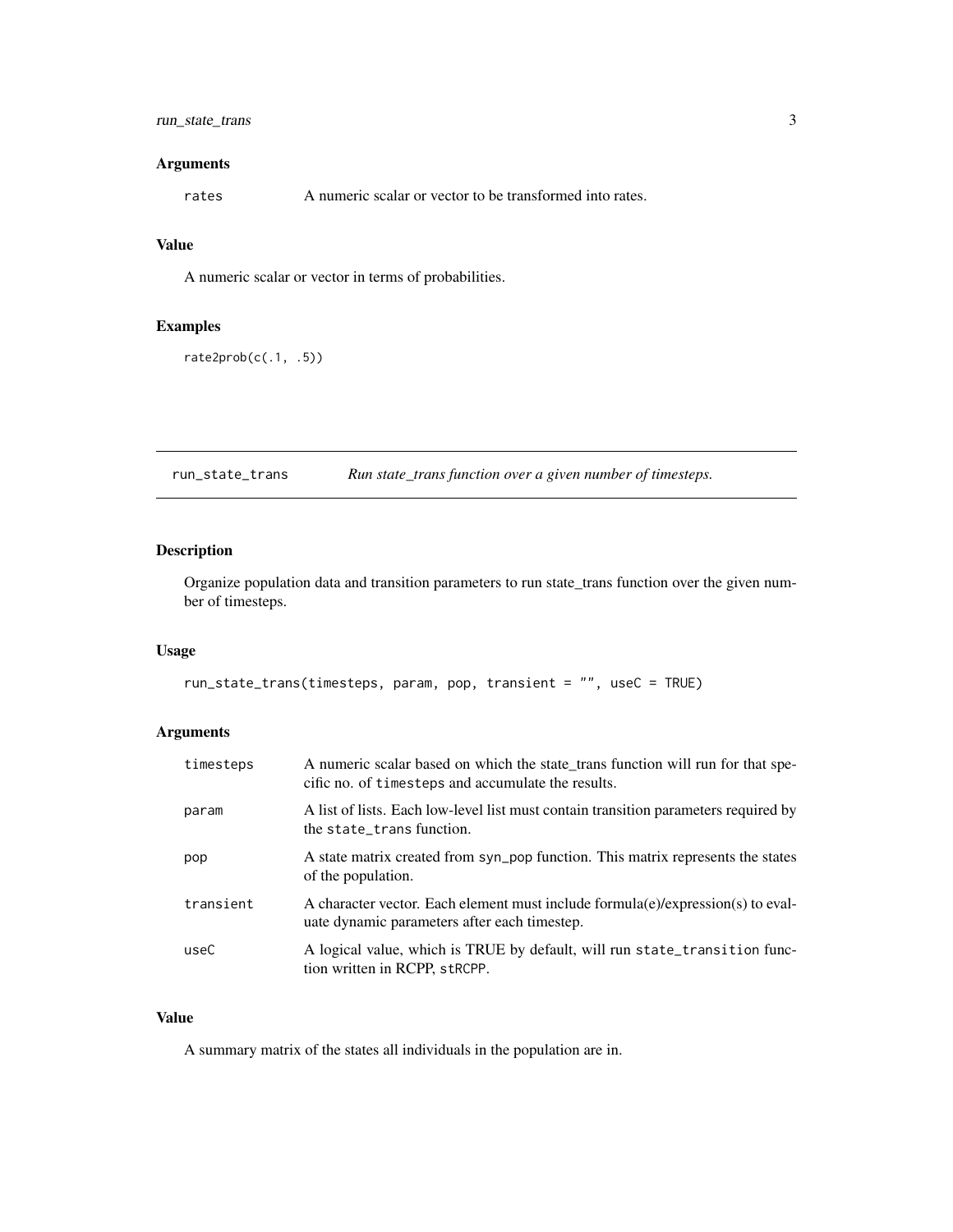#### Examples

```
pop <- syn_pop(c(19,1,0,0,0)) #synthesizing population
b <- 2 #effective contact rate
param <- list(
list(1,c(2,5),c(NA,.1)), #transition from state 1 to 2 using FOI lambda
list(2,3,100), #transition from state 2 to 3,
list(3,4,100) #the 3rd term ensures the transition to the next stage
)
timesteps <- 10
transient <- c("param[[1]][[3]][1] <- rate2prob(b*sum(pop[,2],pop[,3])/sum(pop))")
eval(parse(text=transient))
run_state_trans(timesteps, param, pop, transient)
run_state_trans(timesteps, param, pop, transient, useC = FALSE)
```
state\_trans *Make state transitions.*

#### Description

Take in the matrix of the states of synthetic population (created by syn\_pop function) and calculate the transitions from one state to other state(s) using the transition rate(s).

#### Usage

state\_trans(origin, new.states, params, s.matrix)

#### Arguments

| origin     | A number which represents the column index s.matrix you want to do the<br>transition from                                     |
|------------|-------------------------------------------------------------------------------------------------------------------------------|
| new.states | A numeric vector or a number which represents the column index s. matrix you<br>want as the destination(s) for the transition |
| params     | A numeric vector of similar length to new, states which serves as the transition<br>rate(s)                                   |
| s.matrix   | A state matrix created from syn_pop function                                                                                  |

#### Value

A transition matrix of the same dimension as s.matrix. -1 indicates that the individual has left the corresponding state. +1 indicates that the individual has become the corresponding state.

<span id="page-3-0"></span>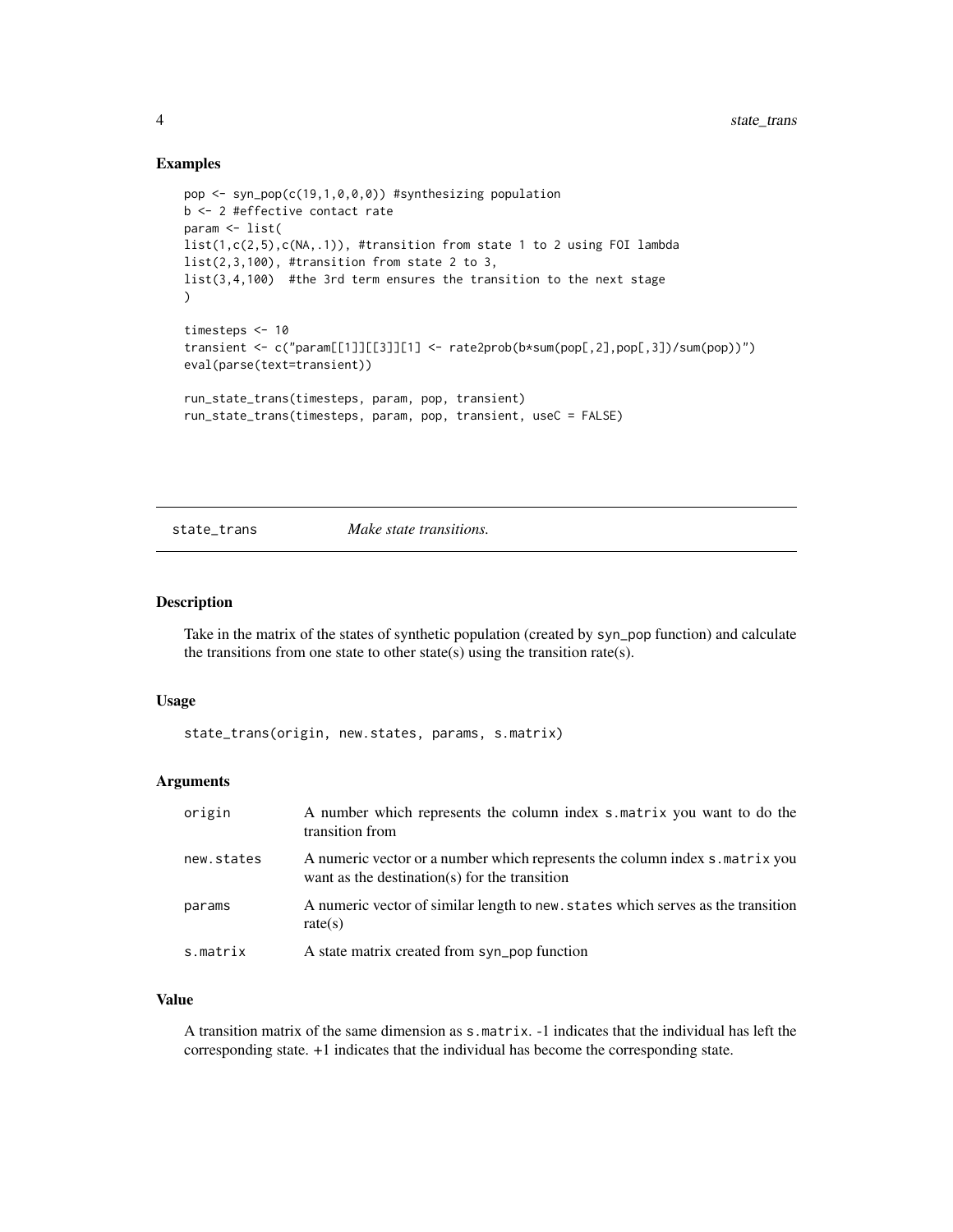#### <span id="page-4-0"></span>stRCPP 5

# Examples

```
pop <- syn_pop(c(19,1,0,0))
state_trans(1,2,.1,pop)
state_trans(1,4,100,pop)
```
stRCPP *Make state transitions using Rcpp.*

#### Description

Take in the matrix of the states of synthetic population (created by syn\_pop function) and calculate the transitions from one state to other state(s) using the transition probabilities [not rate(s)]. The major difference from the R alone version was that instead of having the transition rate(s), transition probabilities are used. These probabilities will thus be calculated with another function.

#### Usage

stRCPP(origin, new.states, params, s.matrix)

# Arguments

| origin     | A number which represents the column index s.matrix you want to do the<br>transition from                                     |
|------------|-------------------------------------------------------------------------------------------------------------------------------|
| new.states | A numeric vector or a number which represents the column index s. matrix you<br>want as the destination(s) for the transition |
| params     | A numeric vector of similar length to new, states which serves as the transition<br>rate(s)                                   |
| s.matrix   | A state matrix created from syn_pop function                                                                                  |

#### Value

A transition matrix of the same dimension as s.matrix. -1 indicates that the individual has left the corresponding state. +1 indicates that the individual has become the corresponding state.

# Examples

```
pop <- syn_pop(c(19,1,0,0))
stRCPP(1,2,.1,pop)
```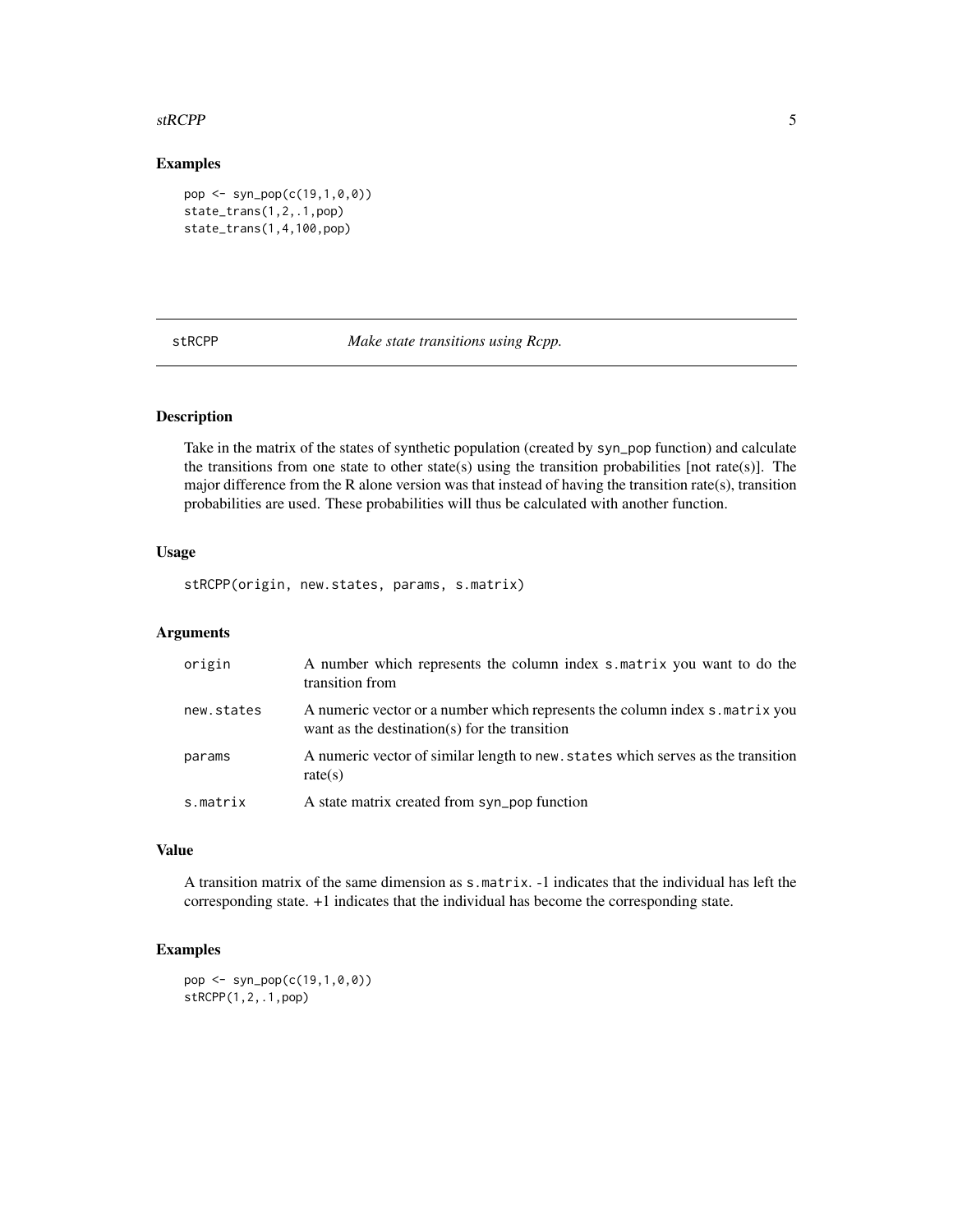<span id="page-5-0"></span>

# Description

Populate a matrix in which columns represent the states of the individuals and rows represent the individuals.

#### Usage

syn\_pop(states, shuffle = FALSE)

# Arguments

| states  | A numeric vector with each element representing the number of individuals in a<br>particular state its index corresponds to. |
|---------|------------------------------------------------------------------------------------------------------------------------------|
| shuffle | A logical value to enable shuffling of the individuals (rows) in the resulting<br>matrix.                                    |

#### Value

A matrix of 0s, and 1s. The rows representing the individuals and the columns representing the states the individuals are in

# Examples

syn\_pop(c(3,2,1)) syn\_pop(c(0,0,1,5), shuffle=TRUE)